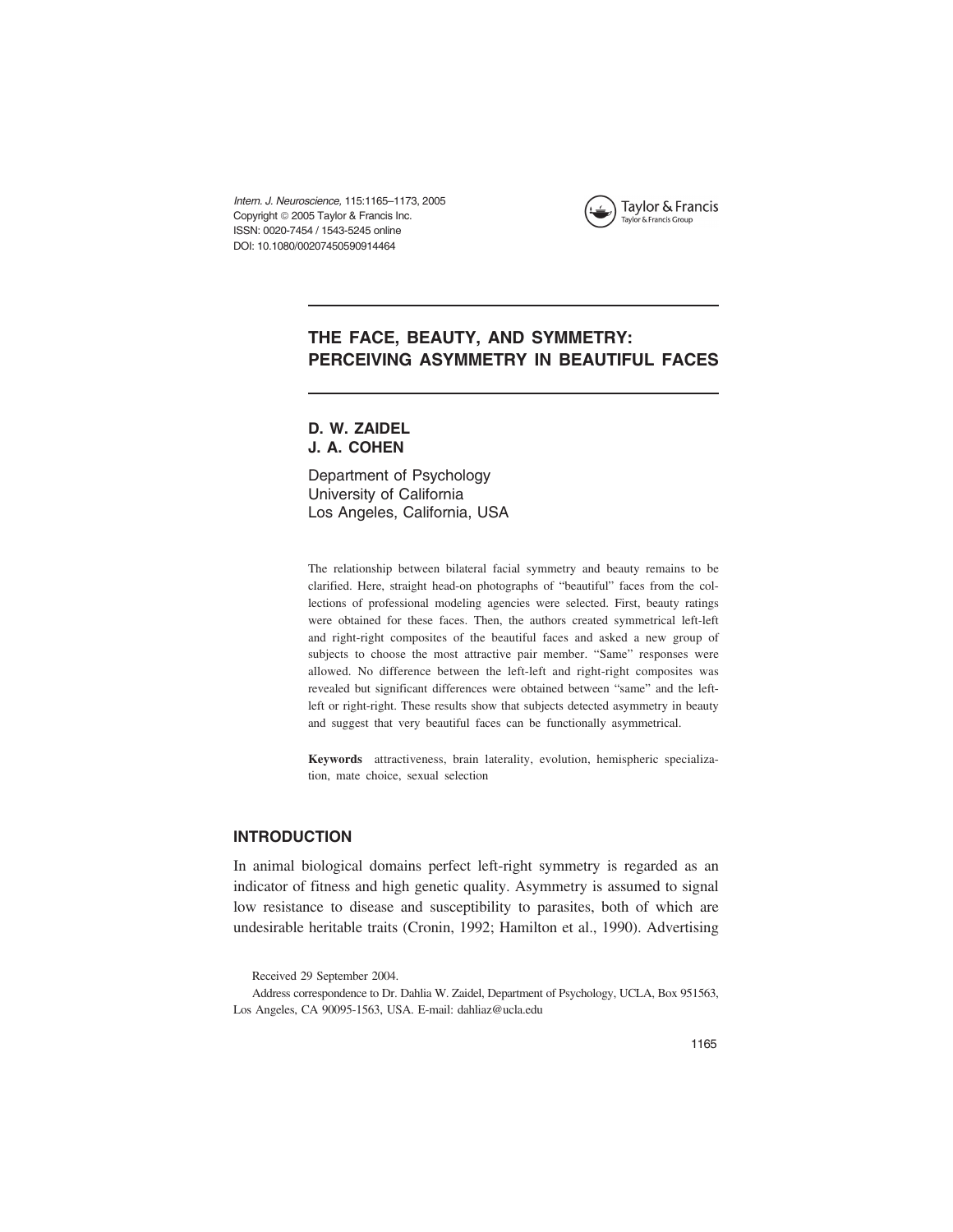bilateral symmetry signals quality genes and offspring survival (Moller & Miller, 1994). According to this general biological view, preference for potential mates is thus enhanced if bilateral symmetry is present. Behavioral studies in some animals suggest that animal brains are selectively neuronally attuned to perception of symmetry (Moller, 1995) and visual perceptual mechanisms are probably in place to detect deviations from symmetry (Swaddle, 1999).

The biological situation in humans is different from animals because humans possess multiple skeletal and anatomical asymmetries (Skvarilova, 1994) as well an anatomically and functionally asymmetrical brain. From early on, in typical interactions human infants gaze on adults who display subtle facial asymmetries. Functional asymmetries in human faces have been reported for emotions (Richardson et al., 2000; Wylie & Goodale, 1988; Zaidel et al., 1995), both positive and negative (Benson & Laskin, 2001), resemblance (Chen et al., 1997), and attractiveness (Zaidel, et al., 1995). Structural asymmetries have long been described by craniofacial and dental researchers (Vig & Hewitt, 1975; Peck et al., 1991; Ferrario et al., 1993a, 1993b, 1995, 1994, 2003; Skvarilova, 1994), and have been depicted in the realistic art of ancient Greece and Egypt (Peck & Peck, 1995; Peck et al., 1991). Moreover, in human fetal life, brain and craniofacial morphogenesis are closely related (Slavkin, 1995). These functional, soft-tissue, and anatomical asymmetries are subtle and are not easily discerned in ordinary interactions and viewing. Dysmorphic facial features are known to be associated with specific neurological disorders such as Down's, Fragile X, Williams', and velo-cardio-facial syndromes. Subtle abnormalities have recently been reported in schizophrenia as well (Gelowitz et al., 2002; Hennessy et al., 2004; Waddington et al., 1999). Gross facial asymmetries are unattractive, of course, but the thickness of the dividing line between the natural asymmetry and abnormal asymmetry has not yet been determined. The facial hemi-sides, as the cerebral hemispheres, are functionally asymmetric, although not surprisingly so given the morphogenetic link between brain and craniofacial appearance.

Previously published studies on functional facial asymmetries from this laboratory used faces of normal people not associated with the beauty industry and found asymmetries (Chen et al., 1997; Reis & Zaidel, 2001; Zaidel et al., 1995). The authors now wished to determine whether or not left-right asymmetries are discernible in "beautiful" fashion models. Typically, studies investigating the bilateral symmetry issue use faces of ordinary people.

Several earlier studies have cast doubts on the relationship between beauty and symmetry (Swaddle & Cuthill, 1995). Swaddle and Cuthill pointed out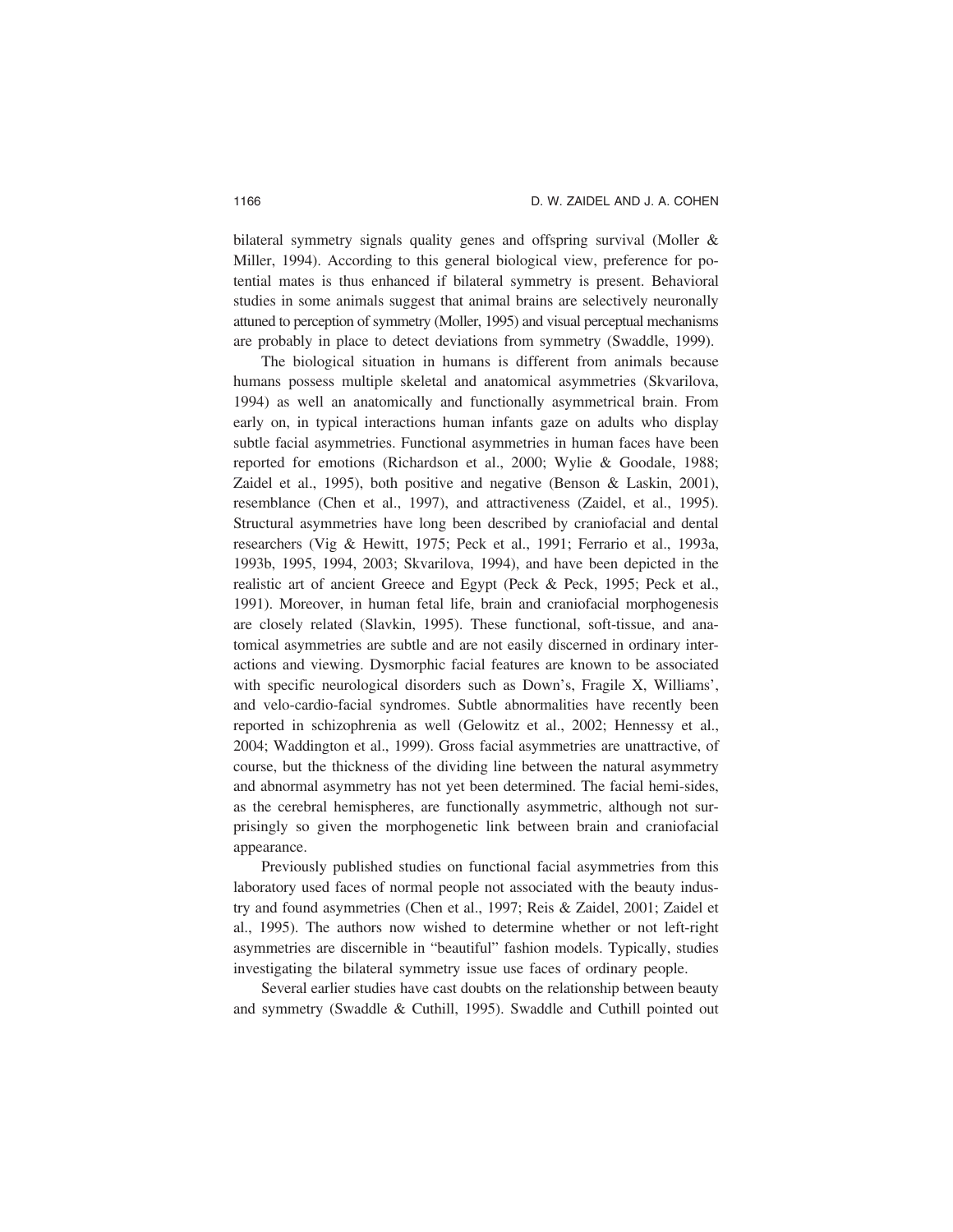that manipulation of facial stimuli employing "averageness" confound assessments of the relationship. Studies that have used normal, head-on photographs and symmetrical left-left and right-right faces have also reported a weak relationship between beauty and symmetry (Knowner, 1996; Samuels et al., 1994). But morphing or digital smoothing techniques have shown strong association between symmetry and attractiveness (Grammer & Thornhill, 1994; Rhodes et al., 1998). However, when only a hemi-face was shown subjects were able to assess attractiveness, demonstrating thereby that symmetry is not a critical determinant of beauty and that someone's beauty can be gleaned from half a face (Scheib et al., 1999). Moreover, babies viewing faces were found to be more interested in beautiful than in symmetrical faces (Rhodes et al., 2002; Samuels, et al., 1994). It would appear, then, that from birth, the human brain is more interested in facial features related to beauty than to features related to symmetry. Similarly, left-left and right-right faces that are perfectly symmetrical have been found to be less attractive than the original faces giving rise to them (Knowner, 1996). The original faces had subtle asymmetries that were perceived by the viewers. Together, the findings on this issue suggest that in humans, symmetry and attractiveness are not one and the same.

Unlike the authors' previous experiments, this one used faces photographed by others. The faces were chosen from previously existing collections in modeling agencies. Because the faces were not photographed by the authors, it could not be ruled out that lateral mirror reversals were applied in some of them. Such reversals would make it impossible to validly know whether or not there are actual hemi-face differences in the appearance of beauty. However, reversals would not interfere with conclusions regarding "same" decisions (which subjects were allowed to provide when they judged that there was no difference between left-left and right-right composites). The authors thus focused on determining if participants perceived any differences in the viewed faces, particularly in "same" responses.

#### **METHOD**

#### **Participants**

The participants were right-handed undergraduate students in introductory psychology courses at the University of California, Los Angeles (UCLA). They participated in order to receive partial course credit. Part A: For the beauty ratings of the model's faces, we had 27 participants in group one (15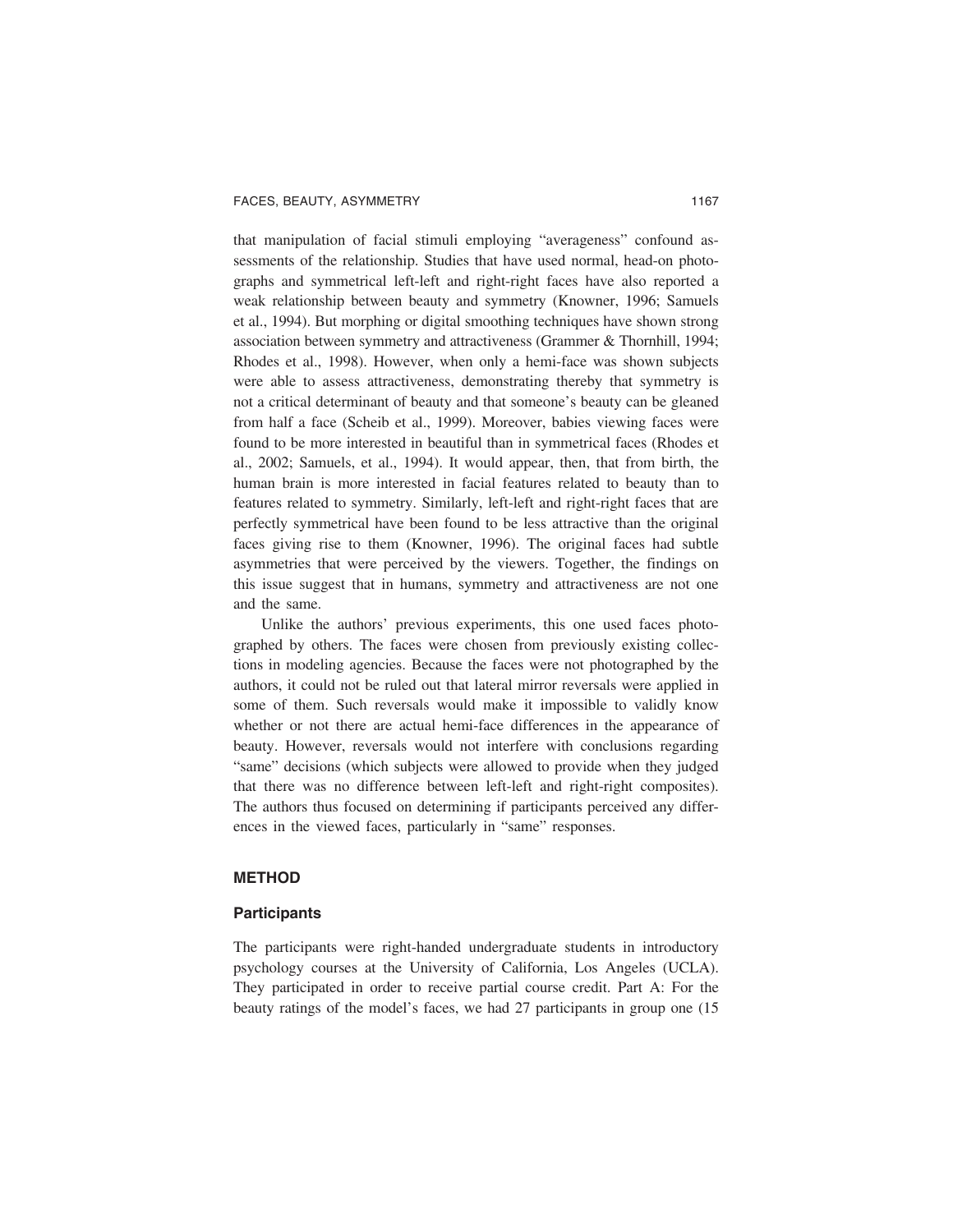females, 12 males) and 21 new participants in group two (14 females, 7 males). Group one rated the original views of the photographs and group two rated the mirror reversed view of these photographs. Part B: For deciding which member of the pair of left-left and right-right faces was more attractive, or if there was no difference in attractiveness, there were 26 new subjects (14 females, 12 males).

#### **Stimuli**

There were a total of 36 straight, head-on photographed faces of models (20 of women and 16 of men) earning money in the beauty industry based on their looks. They were not well-known or famous and their faces were, by and large, unfamiliar to the participants. The photographs were obtained from several modeling agencies in the Los Angeles area. Thirty-five of the faces were Caucasian and one was Asian (a female). Their age range was approximately 15 to 35 years, and all of the faces had "natural" expressions. The photographs were digitized and converted to grayscale on a Macintosh computer. Part A of this study used these faces in order to obtain attractiveness rating. Part B used Macintosh software to divide each photographed face in half down the midline, in the midsagittal axis, and created a mirror image for each half. Then, the original half and its mirror image were seamlessly aligned side by side so as to have a normal looking, yet perfectly symmetrical fullface. Thus, each photographed face gave rise to a pair of faces consisting of a left-left and a right-right composite.

# **Procedures**

Stimuli were viewed on a Macintosh computer and all responses were made through a key press directly on the computer keyboard. Participants were tested individually. Part A: Participants were asked to rate each face on a 5 point attractiveness scale where "1" was completely unattractive and "5" was very attractive. A score of "3" indicated mid-way between very unattractive to very attractive. A "2" indicated not quite very unattractive and a "4" indicated almost very attractive. In all, participants viewed a series of 74 faces. Of those, 36 were of the models and the rest were of ordinary faces from the previously published studies from the lab of DWZ (Chen et al., 1997; Reis & Zaidel, 2001; Zaidel et al., 1995). The faces from these two collections were intermixed within the series. Exposure duration of each face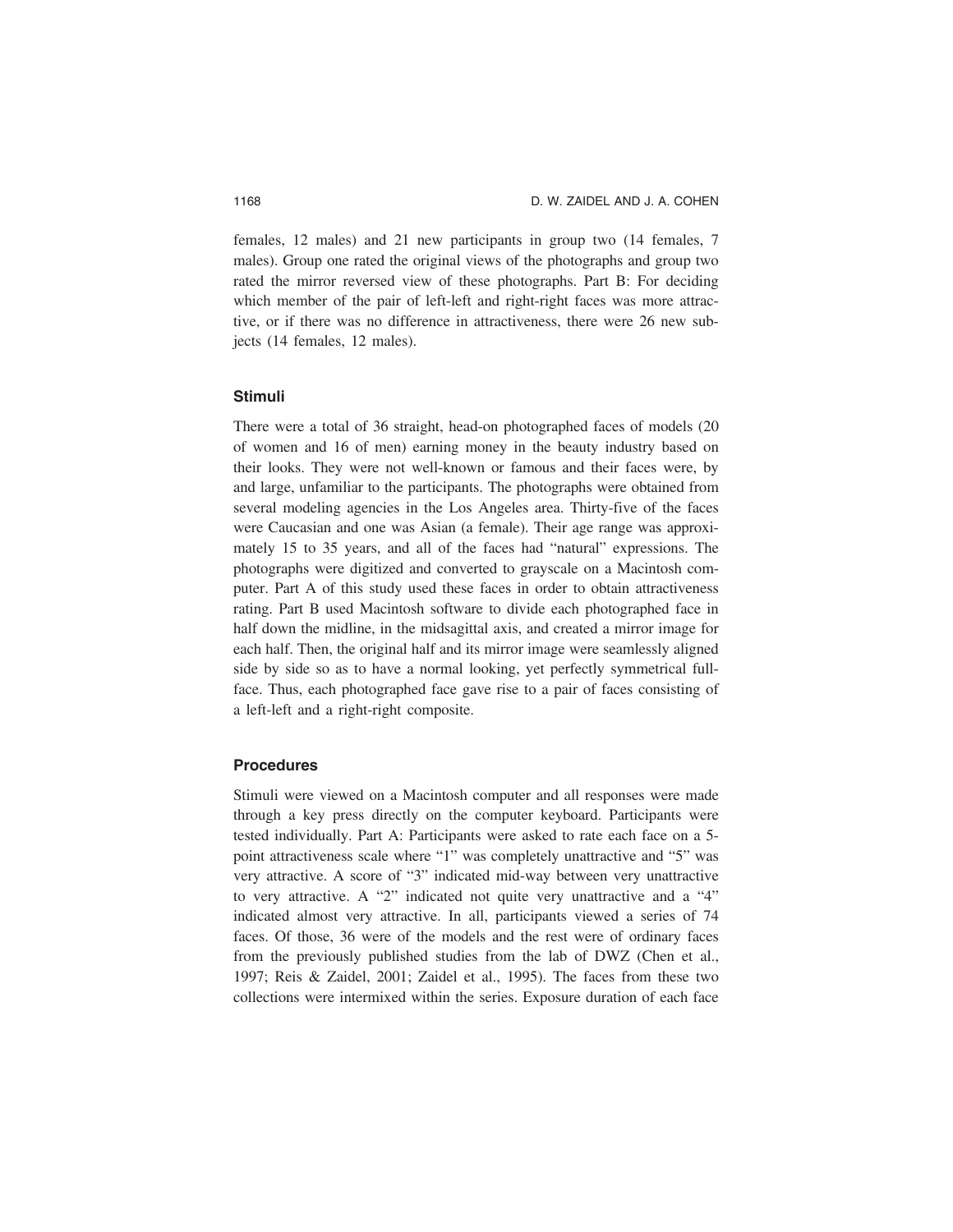was 7 s. To ensure that the lighting was symmetrical in the photographs, the faces were presented to one group in the original view (as described under Participants) and to another group in the mirror lateral view.

Part B: When pairs of left-left and right-right faces were viewed, a different group of participants was tested. They viewed a sequential presentation of 36 pairs (created from the faces of the models) for exposure duration of 10 s per pair. For each trial participants were asked to decide which member was more attractive or if there was no difference in attractiveness between the two members ("same" response).

# **RESULTS**

For part A, the mean attractiveness rating for each of the faces was calculated. There was no significant difference between the original and mirror-reversed views. The participants judged the faces of the models to be much more attractive than the ordinary faces  $(t(72) = 11.7, p < .0001)$  used in the previous studies from this laboratory (Chen et al., 1997; Reis & Zaidel, 2001; Zaidel, et al., 1995).

For Part B, the mean preference for left-left, right-right, and "same" was determined for each subject. These were analyzed by a repeated measures ANOVA with a within subjects factor of Face Sex (women, men) and Face Side (left-left, right-right, same). Figure 1 summarizes the results.

The ANOVA revealed a significant main effect for Face Side (*F*(2, 50)  $= 44.23$ ,  $p < .00001$ ). An analysis of simple main effects using *t*-tests (Bonferroni adjustment was set at  $p < .008$ ) showed no significant difference between left-left and right-right, regardless of Face Sex (*p* > .5), whereas "same" responses were significantly lower than either left-left,  $t(25) = 6.12$ ,  $p <$ .0001 or right-right,  $t(25) = 5.29$ ,  $p < .0001$ , in faces of women. In male faces "same" responses were similarly significantly different,  $t(25) = 8.23$ ,  $p < .0001$  for left-left and  $t(25) = 6.40$ ,  $p < .0001$  for right-right. (With the Bonferroni adjustment for multiple comparisons, significance level was set at  $p < .008$ .) There was no significant interaction and no other main effect.

## **DISCUSSION**

If beauty is closely linked to bilateral symmetry, then perfectly symmetrical left-left and right-right faces should be judged as being equally attractive. This is not what was found. Unlike the present study, previous publications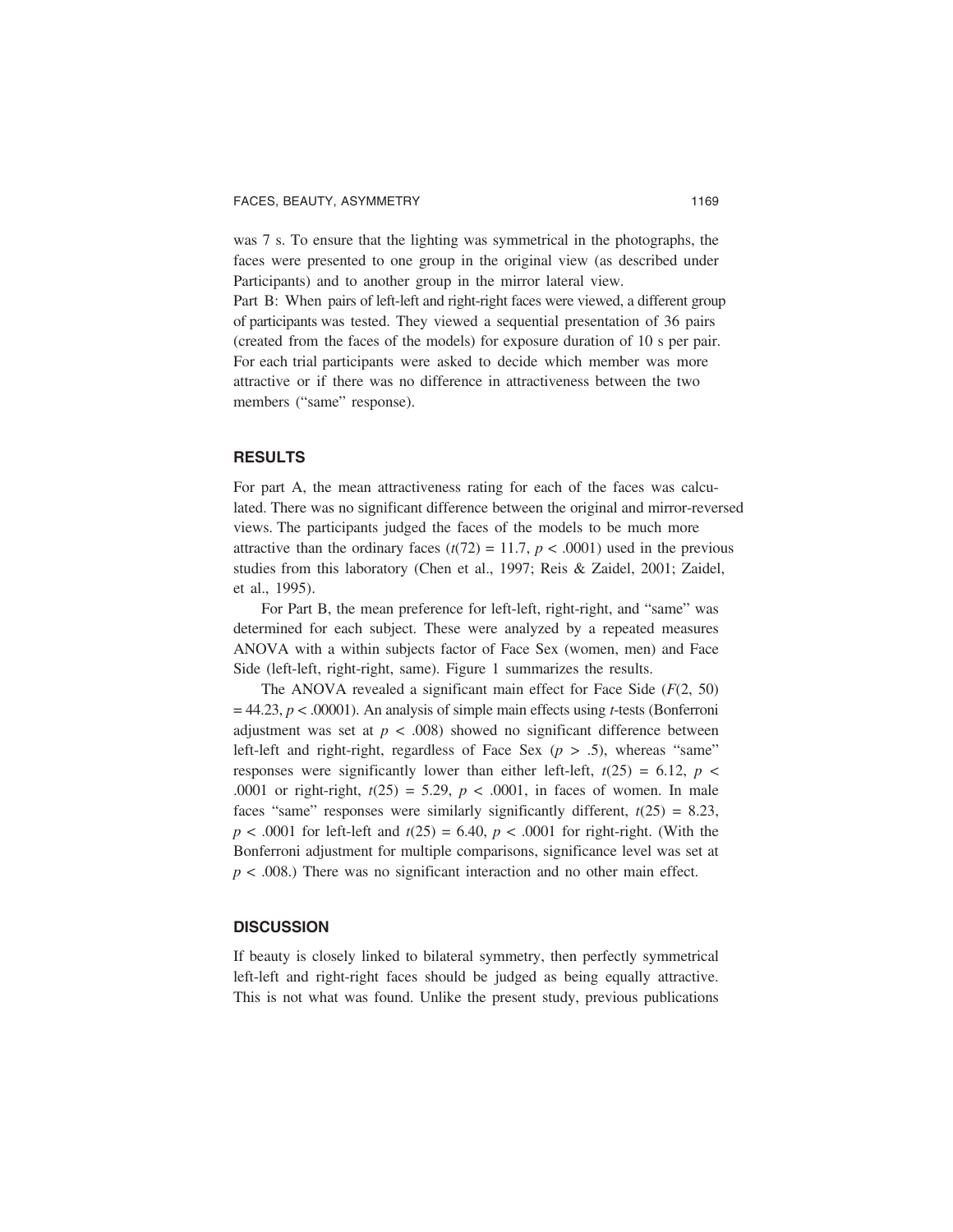

**Figure 1.** Summary of mean percent preference for left-left, right-right, and "same" of beautiful faces. Error bars represent standard error of the mean. The "same" responses were given when subjects judged that the left-left and right-right faces were not different from each other. This graph shows clearly there were very few "same" responses.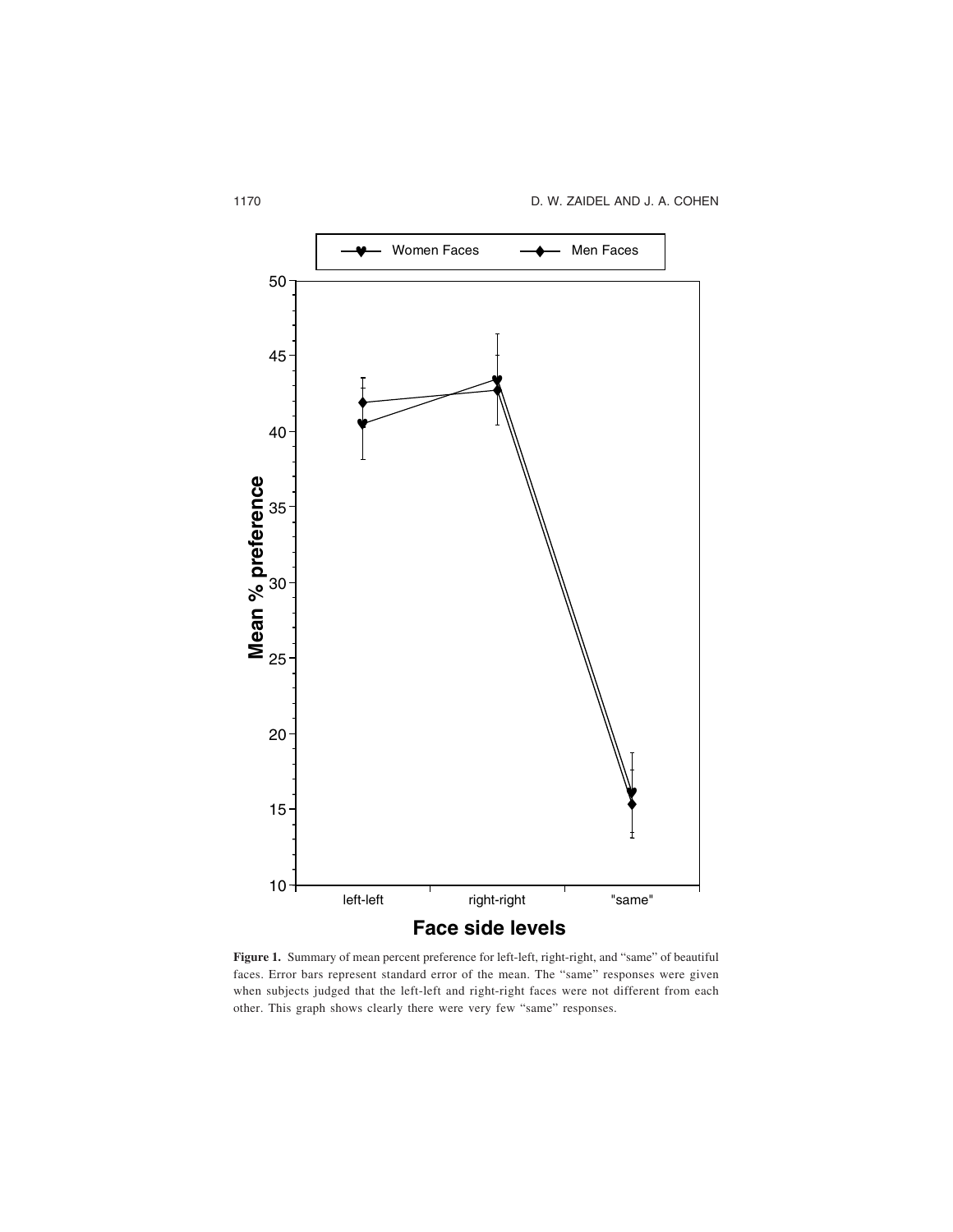from this laboratory used ordinary faces as stimuli in experiments on the functional (a)symmetry status of the face (Chen et al., 1997; Deblieck & Zaidel, 2003; Reis & Zaidel, 2001; Zaidel et al., 2003; Zaidel, et al., 1995). The previous findings revealed lateral facial organization for attractiveness, particularly in faces of women. Here, this issue was investigated in photographs of beautiful faces. Although they were selected from modeling agencies' photo collections, beauty was also assessed by an independent group of participants who gave the faces high attractiveness ratings. It was found that when participants compared the left-left and right-right faces they did not judge them to be the same with regard to attractiveness. This finding suggests that participants perceived subtle lateral differences in beauty even in this series of highly attractive faces.

In the previous study (Zaidel et al., 1995), subjects significantly rated the right-right composite of ordinary women's faces as being more attractive than the left-left, whereas men's right-right versus left-left was not significantly different. Here, with these beautiful faces, subjects were nearly equally split in their beauty decision for both sexes when comparing the left-left and the right-right to each other. This implies that physical markers of beauty, whatever they may be, are visible in each of the half-sides. These markers were perceived and affected the decision of the observers.

The specific phenotypic facial features of beauty remain to be identified and their spatial relationship within the facial frame should be clarified with future research. However, left-right bilateral symmetry has always been assumed to be a major contributing feature in perceptual assessment of beauty. The invisible demarcating line, or even range, separating beautiful from nonbeautiful is also unknown. Such an imaginary cut-off nevertheless does seem to play a role when participants compare the attractiveness of bilaterally symmetric laboratory constructed left-left and right-right faces. This is seen when comparing the results from the present study with the strong asymmetric appearance of attractiveness in earlier reports from this laboratory with ordinary faces (Zaidel, et al., 1995). In the present study, the phenotypic appearance of beauty was dominant in the perceptual assessment and seems to have interfered in hemi-face distinction. It did not obscure, however, the presence of some asymmetry because only a small fraction of the responses were for "same".

## **REFERENCES**

Benson, K. J., & Laskin, D. M. (2001). Upper lip asymmetry in adults during smiling. *Journal of Oral Maxillofacial Surgery*, *59*, 396–398.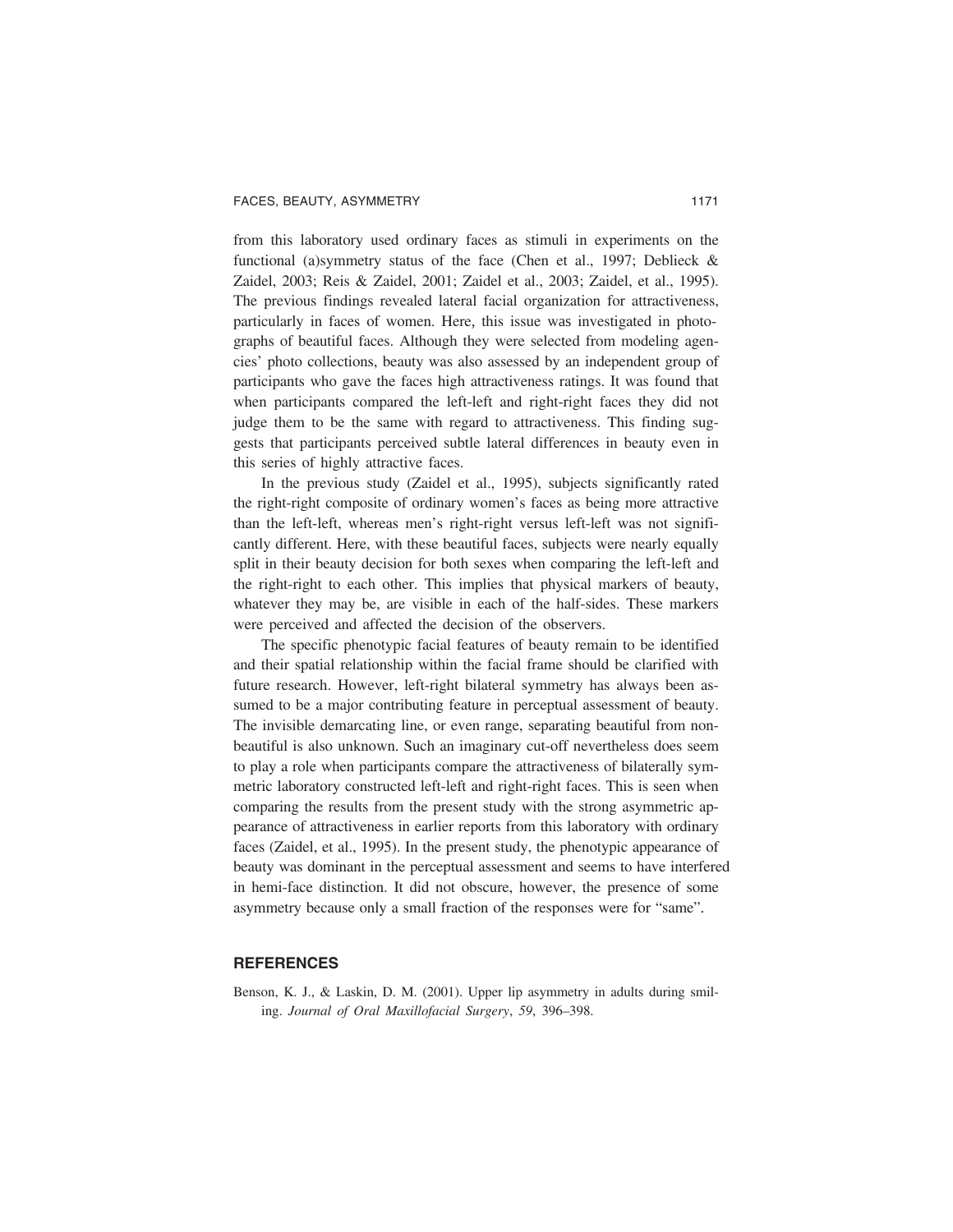- Chen, A. C., German, C., & Zaidel, D. W. (1997). Brain asymmetry and facial attractiveness: Beauty is not simply in the eye of the beholder. *Neuropsychologia*, *35,* 471–476.
- Cronin, H. (1992). *The ant and the peacock*. Cambridge: Cambridge University Press.
- Deblieck, C., & Zaidel, D. W. (2003). Hemifield memory for attractiveness. *International Journal of Neuroscience*, *113*, 931–941.
- Ferrario, V. F., Sforza, C., Miani, A. J., & Tartaglia, G. (1993a). Craniofacial morphometry by photographic evaluations. *American Journal of Orthodontics and Dentofacial Orthopedics*, *101*, 327–337.
- Ferrario, V. G., Sforza, C., Pizzini, G., Vogel, G., & Miani, A. (1993b). Sexual dimorphism in the human face assessed by euclidean distance matrix analysis. *Journal of Anatomy*, *183*, 593–600.
- Ferrario, V. F., Sforza, C., Pogio, C. E., & Tartaglia, G. (1994). Distance from symmetry: A three-dimensional evaluation of facial asymmetry. *Journal of Oral Maxillofacial Surgery*, *52*, 1126–1132.
- Ferrario, V. F., Sforza, C., Miani, A., Jr., & Serrao, G. (1995). A three-dimensional evaluation of human facial asymmetry. *Journal of Anatomy*, *186* (Pt. 1), 103– 110.
- Ferrario, V. F., Sforza, C., Dellavia, C., Tartaglia, G. M., Colombo, A., & Caru, A. (2003). A quantitative three-dimensional assessment of soft tissue facial asymmetry of cleft lip and palate adult patients. *Journal of Craniofacial Surgery*, *14*, 739–46.
- Gelowitz, D. L., Rakic, P., Goldman-Rakic, P. S., & Selemon, L. D. (2002). Craniofacial dysmorphogenesis in fetally irradiated nonhuman primates: Implications for the neurodevelopmental hypothesis of schizophrenia. *Biological Psychiatry*, *52*, 716–720.
- Grammer, K., & Thornhill, R. (1994). Human (homo sapiens) facial attractiveness and sexual selection: The role of symmetry and averageness. *Journal of Comparative Psychology*, *108*, 233–242.
- Hamilton, W. D., Axelrod, R., & Tanese, R. (1990). Sexual reproduction as an adaptation to resist parasites (a review). *Proceedings of the National Academy of Sciences, USA*, *87*, 3566–3573.
- Hennessy, R. J., Lane, A., Kinsella, A., Larkin, C., O'Callaghan, E., & Waddington, J. L. (2004). 3D morphometrics of craniofacial dysmorphology reveals sex-specific asymmetries in schizophrenia. *Schizophrenia Research*, *67*(2-3), 261–268.
- Knowner, R. (1996). Facial asymmetry and attractiveness judgment in developmental perspective. *Journal of Experimental Psychology*, *22*, 662–675.
- Moller, A. P. (1995). Bumblebee preference for symmetrical flowers. *Proceedings of the National Academy of Sciences, USA*, *92*, 2288–2292.
- Moller, A. P., & Miller, A. P. (1994). *Sexual selection and the barn swallow*. Oxford: Oxford University Press.
- Peck, S., & Peck, L. (1995). Selected aspects of the art and science of facial esthetics. *Seminars in Orthodontics*, *1*, 105–126.